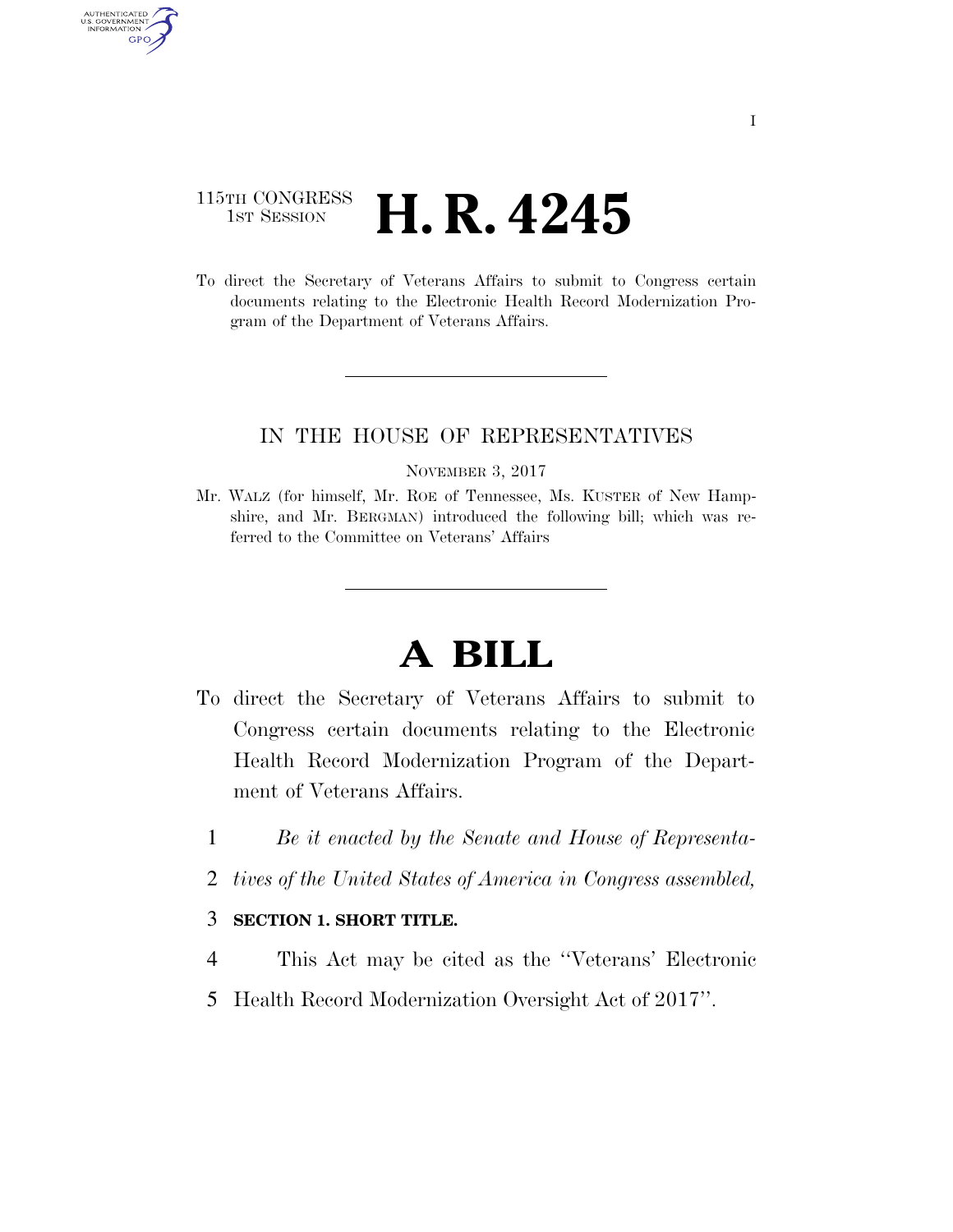| $\mathbf{1}$   | SEC. 2. OVERSIGHT OF ELECTRONIC HEALTH RECORD              |
|----------------|------------------------------------------------------------|
| $\overline{2}$ | MODERNIZATION PROGRAM.                                     |
| 3              | (a) PROGRAM DOCUMENTS.—Not later than 30 days              |
| 4              | after the date of the enactment of this Act, the Secretary |
| 5              | of Veterans Affairs shall submit to the appropriate con-   |
| 6              | gressional committees the following documents concerning   |
| 7              | the Electronic Health Record Modernization Program:        |
| 8              | (1) Integrated Master Plan.                                |
| 9              | (2) Integrated Master Schedule.                            |
| 10             | (3) Program Management Plan.                               |
| 11             | (4) Annual and lifecycle cost estimates, includ-           |
| 12             | ing, at a minimum, cost elements relating to—              |
| 13             | (A) Federal Government labor;                              |
| 14             | (B) contractor labor;                                      |
| 15             | (C) hardware;                                              |
| 16             | (D) software; and                                          |
| 17             | (E) testing and evaluation.                                |
| 18             | $(5)$ Cost baseline.                                       |
| 19             | (6) Risk Management Plan.                                  |
| 20             | (7) Health IT Strategic Architecture Plan.                 |
| 21             | (8) Transition Plan for implementing updated               |
| 22             | architecture.                                              |
| 23             | (9) Data Migration Plan.                                   |
| 24             | (10) System and Data Security Plan.                        |
| 25             | (11) Application Implementation Plan.                      |
| 26             | (12) System Design Documents.                              |
|                |                                                            |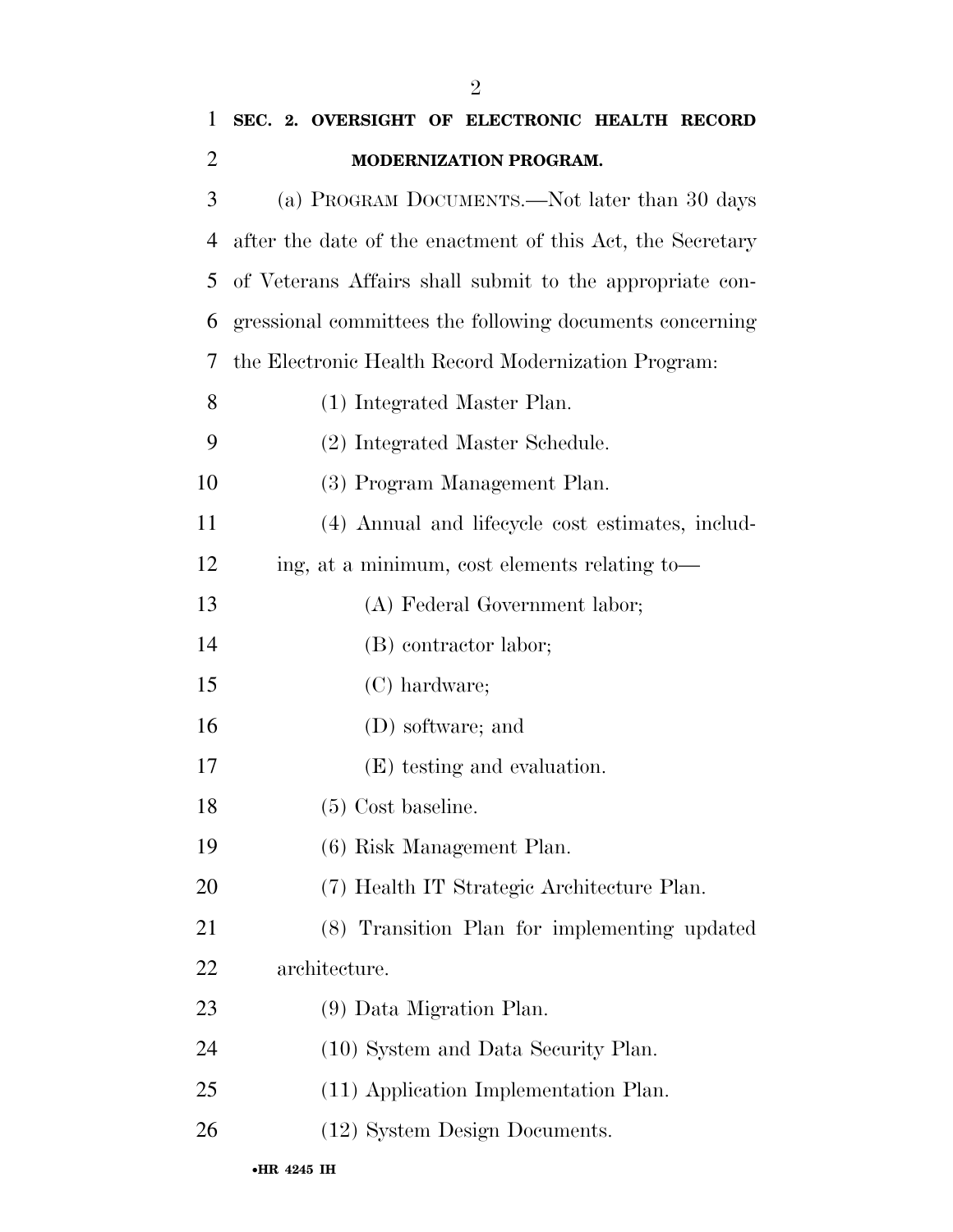(13) Legacy Veterans Information Systems and Technology Architecture Standardization, Security Enhancement, and Consolidation Project Plan.

 (14) Health Data Interoperability Management Plan.

 (15) Community Care Vision and Implementa- tion Plan, including milestones and a detailed de- scription of how complete interoperability with non-Department health care providers will be achieved.

 (b) QUARTERLY UPDATES.—Not later than 30 days after the end of each fiscal quarter during the period be- ginning with the fiscal quarter in which this Act is enacted and ending on the date on which the Electronic Health Record Modernization Program is completed, the Sec- retary shall submit to the appropriate congressional com- mittees the most recent updated versions, if any exist, of the following documents:

(1) Integrated Master Schedule.

 (2) Program Management Plan, including any written Program Management Review material de- veloped for the Program Management Plan during the fiscal quarter covered by the submission.

 (3) Each document described in subsection 24 (a)(4).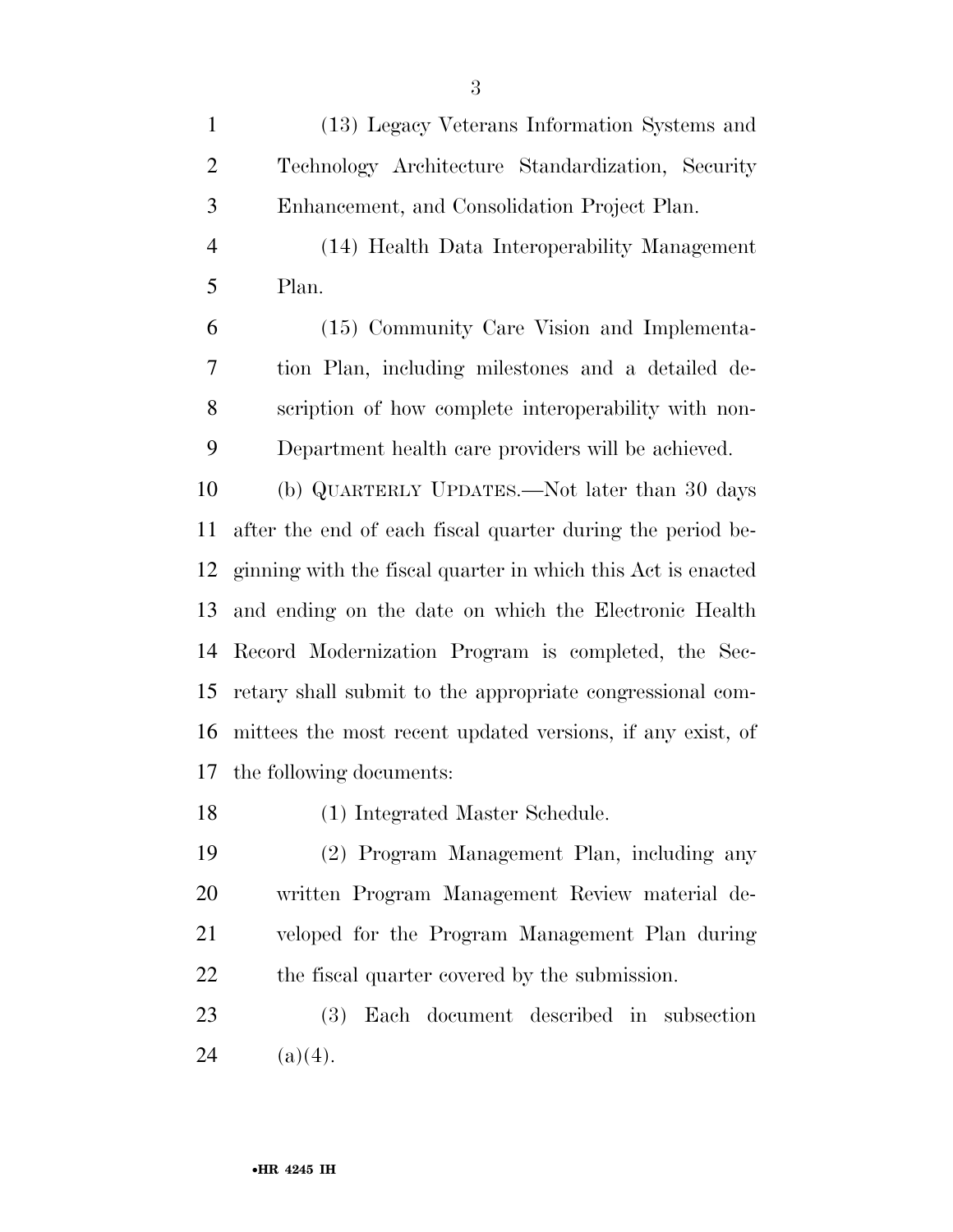(4) Performance Baseline Report for the fiscal quarter covered by the submission or for the fiscal quarter ending the fiscal year prior to the submis-sion.

(5) Budget Reconciliation Report.

 (6) Risk Management Plan and Risk Register. (c) CONTRACTS.—Not later than five days after awarding a contract, order, or agreement, including any modifications thereto, under the Electronic Health Record Modernization Program, the Secretary shall submit to the appropriate congressional committees a copy of the entire such contract, order, agreement, or modification.

(d) NOTIFICATION.—

 (1) REQUIREMENT.—Not later than 10 days after an event described in paragraph (2) occurs, the Secretary shall notify the appropriate congressional committees of such occurrence, including a descrip-18 tion of the event and an explanation for why such event occurred.

 (2) EVENT DESCRIBED.—An event described in 21 this paragraph is any of the following events regard- ing the Electronic Health Record Modernization Program:

 (A) The delay of any milestone or deliver-25 able by 30 or more days.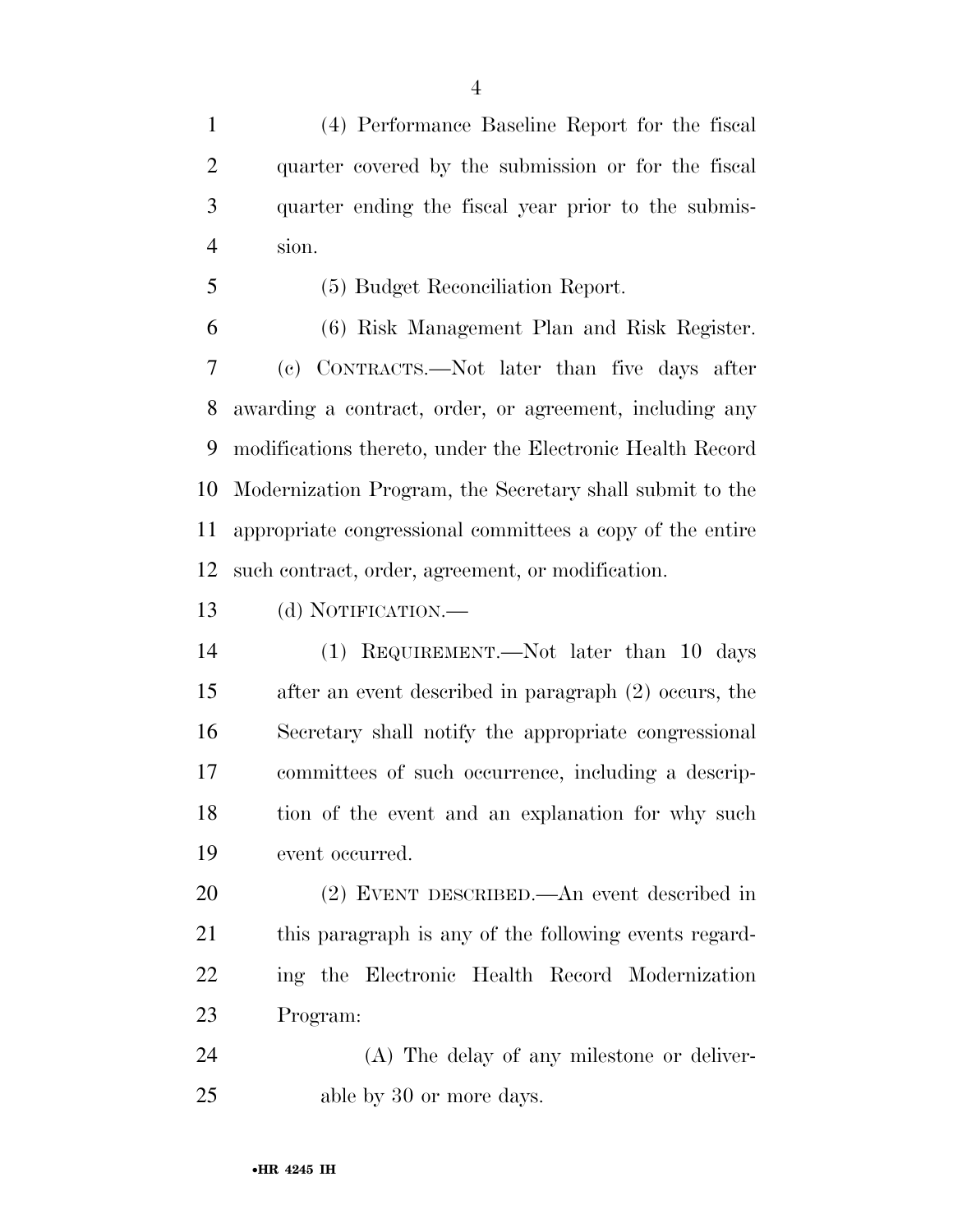| $\mathbf{1}$   | (B) A request for equitable adjustment, eq-     |
|----------------|-------------------------------------------------|
| $\overline{2}$ | uitable adjustment, or change order exceeding   |
| 3              | $$1,000,000$ (as such terms are defined in the  |
| $\overline{4}$ | Federal Acquisition Regulation).                |
| 5              | (C) The submission of any protest, claim,       |
| 6              | or dispute, and the resolution of any protest,  |
| 7              | claim, or dispute (as such terms are defined in |
| 8              | the Federal Acquisition Regulation).            |
| 9              | (D) A loss of clinical or other data.           |
| 10             | (E) A breach of patient privacy, including      |
| 11             | any                                             |
| 12             | (i) disclosure of protected health in-          |
| 13             | formation that is not permitted under reg-      |
| 14             | ulations promulgated under section $264(c)$     |
| 15             | of the Health Insurance Portability and         |
| 16             | Accountability Act of 1996 (Public Law          |
| 17             | 104–191; 42 U.S.C. 1320d–2 note); and           |
| 18             | (ii) breach of sensitive personal infor-        |
| 19             | mation (as defined in section 5727 of title     |
| 20             | 38, United States Code).                        |
| 21             | (e) DEFINITIONS.—In this section:               |
| 22             | (1) The term "appropriate congressional com-    |
| 23             | mittees" means—                                 |